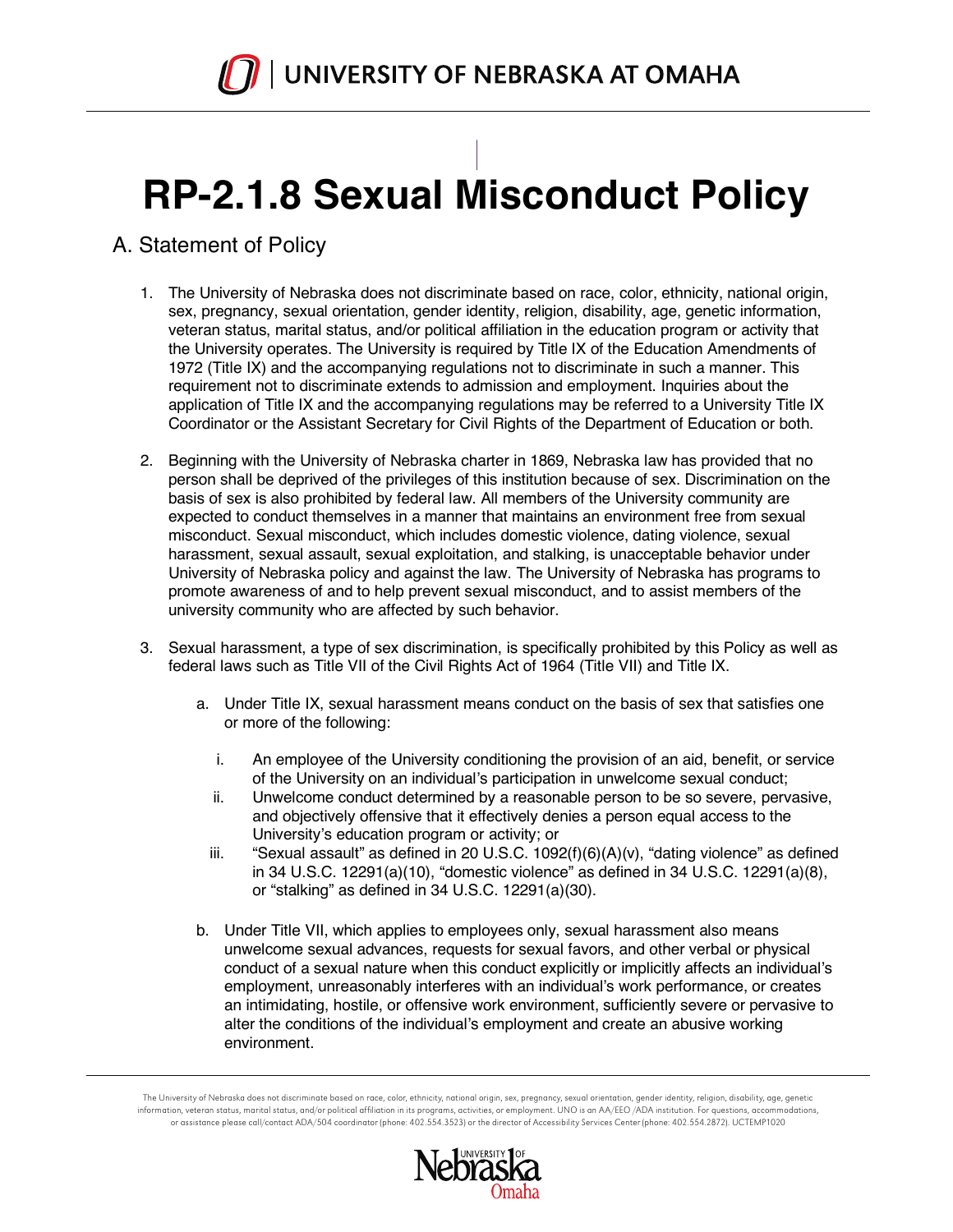

## B. Scope of Policy

- 1. This Policy applies to all members of the University of Nebraska community regardless of sexual orientation or gender identity, and to all education programs and activities under the jurisdiction of the University of Nebraska.
- 2. For the purpose of complaints alleging discrimination under Title IX, education program or activity includes locations events, or circumstances over which the University exercises substantial control over both the Respondent and the context in which the sexual harassment occurs, and also includes any building owned or controlled by a student organization that is officially recognized by a postsecondary institution.
- 3. The President and Chancellors shall implement procedures to address the rights of all individuals involved in cases of alleged sexual misconduct.

# C. Prohibited Conduct Definitions

For purposes of addressing complaints of sexual misconduct against or by University students and employees, the following uniform definitions shall be used by the University.

- 1. "Dating violence" means violence committed by a person
	- a. Who is or has been in a social relationship of a romantic or intimate nature with the victim; and
	- b. Where the existence of such relationship shall be determined based on a consideration of the following factors:
		- i. The length of the relationship
		- ii. The type of relationship
		- iii. The frequency of interaction between the persons involved in the relationship.
- 2. "Domestic violence" includes felony or misdemeanor crimes of violence committed by a current or former spouse or intimate partner of the victim, by a person with whom the victim shares a child in common, by a person who is cohabitating with or has cohabitated with the victim as a spouse or intimate partner, by a person similarly situated to a spouse or the victim under the domestic or family violence laws of the jurisdiction receiving grant monies, or by any other person against an adult or youth victim who is protected from that person's acts under the domestic or family violence laws of the jurisdiction.

Domestic violence includes domestic assault. Under Nebraska law, a person commits domestic assault if the person (i) intentionally and knowingly causes bodily injury to their intimate partner; (ii) threatens an intimate partner with imminent bodily injury; or (iii) threatens an intimate partner in a menacing manner.

Under Nebraska law an "intimate partner" means a spouse; a former spouse; persons who have a child in common whether or not they have been married or lived together at any time; and persons who are or were involved in a dating relationship.

3. "Retaliation" means intimidating, threatening, coercing, or discriminating against any individual for the purpose of interfering with any right or privilege secured by the Policy or because the individual has made a report or complaint, testified, assisted, or participated or refused to

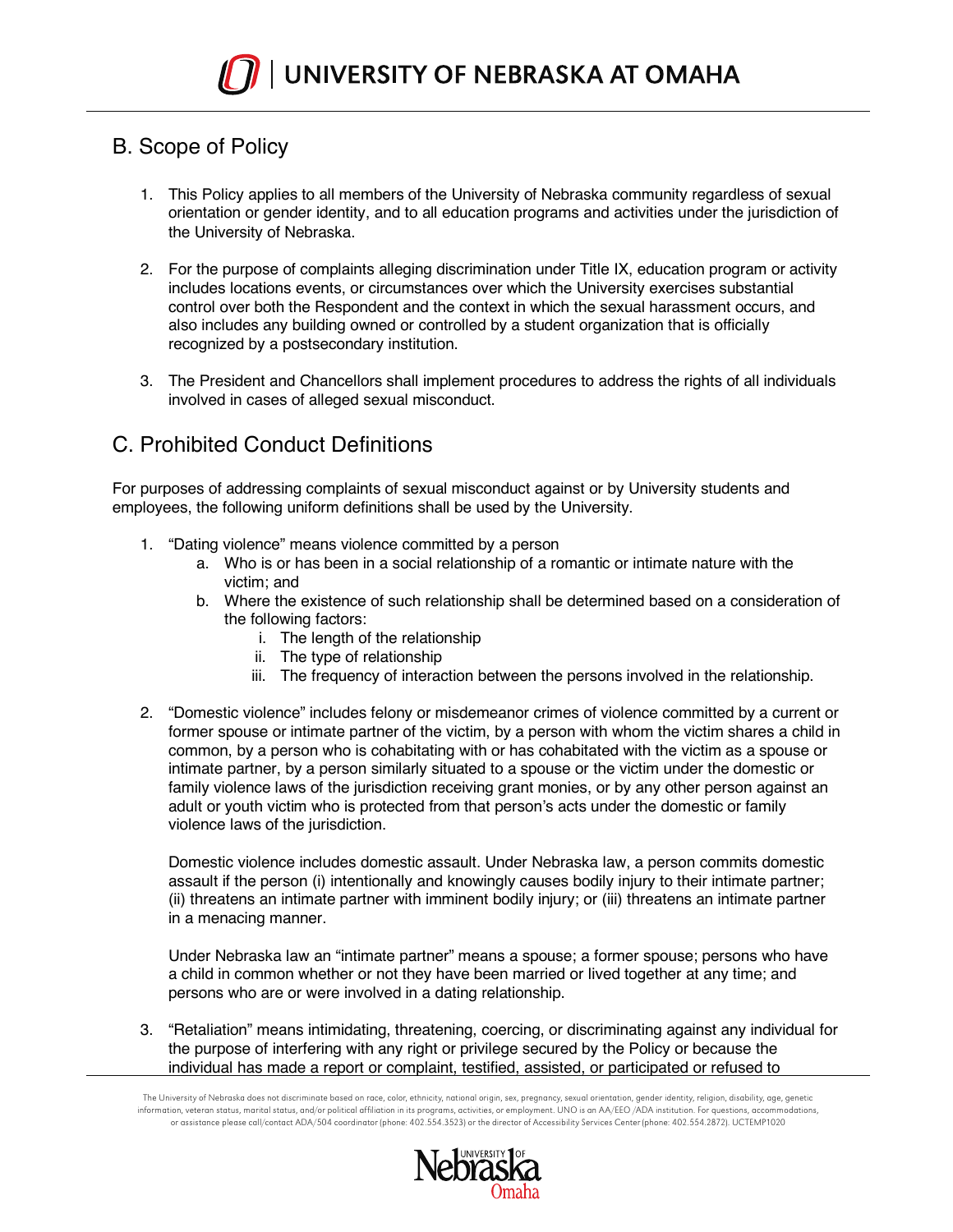

participate in any manner in an investigation, proceeding, or hearing under this Policy.

- 4. "Sexual assault" means an offense that meets the definition of rape, fondling, incest or statutory rape as used in the FBI's Uniform Crime Reporting system. A sex offense is any sexual act directed against another person, without the consent of the victim, including instances where the victim is incapable of giving consent.
	- a. Rape: the penetration, no matter how slight, of the vagina or anus, with any body part or object, or oral penetration by a sex organ of another person, without the consent of the victim.
	- b. Fondling: the touching of the private parts of another person for the purpose of sexual gratification, without the consent of the victim, including instances where the victim is incapable of giving consent because of the victim's age or because of the victim's temporary permanent mental incapacity.
	- c. Incest: Sexual intercourse between persons who are related to each other within the degrees wherein marriage is prohibited by law.
	- d. Statutory Rape: Sexual intercourse with a person who is under the statutory age of consent.
- 5. "Sexual exploitation" includes, but is not limited to: prostituting another person; nonconsensual visual or audio recording of sexual activity; non-consensual display or distribution of photos, images or information of an individual's sexual activity or intimate body parts; non-consensual voyeurism; coercing someone against their will to engage in sexual activity, or; knowingly transmitting sexually transmitted disease (STD) without disclosing STD status.
- 6. "Sexual harassment" means conduct on the basis of sex that satisfies one or more of the following:
	- a. An employee of the University conditioning the provision of an aid, benefit, or service of the University on an individual's participation in unwelcome sexual conduct;
	- b. Unwelcome conduct determined by a reasonable person to be so severe, pervasive, and objectively offensive that it effectively denies a person equal access to the University's education program or activity;
	- c. Sexual assault (see definition herein);
	- d. Dating violence (see definition herein);
	- e. Domestic violence (see definition herein); or
	- f. Stalking (see definition herein)

To be considered sexual harassment for the purposes of Title IX, the conduct must meet the additional requirements of occurring in the University's education program or activity and against a person in the United States.

For employees, sexual harassment also means unwelcome sexual advances, requests for sexual favors, and other verbal or physical conduct of a sexual nature when this conduct explicitly or implicitly affects an individual's employment, unreasonably interferes with an individual's work performance, or creates an intimidating, hostile, or offensive work environment, sufficiently severe or pervasive to alter the conditions of the individual's employment and create an abusive working environment.

7. "Sexual misconduct" includes dating violence, domestic violence, rape, sexual assault, sexual harassment, sexual exploitation, and stalking.

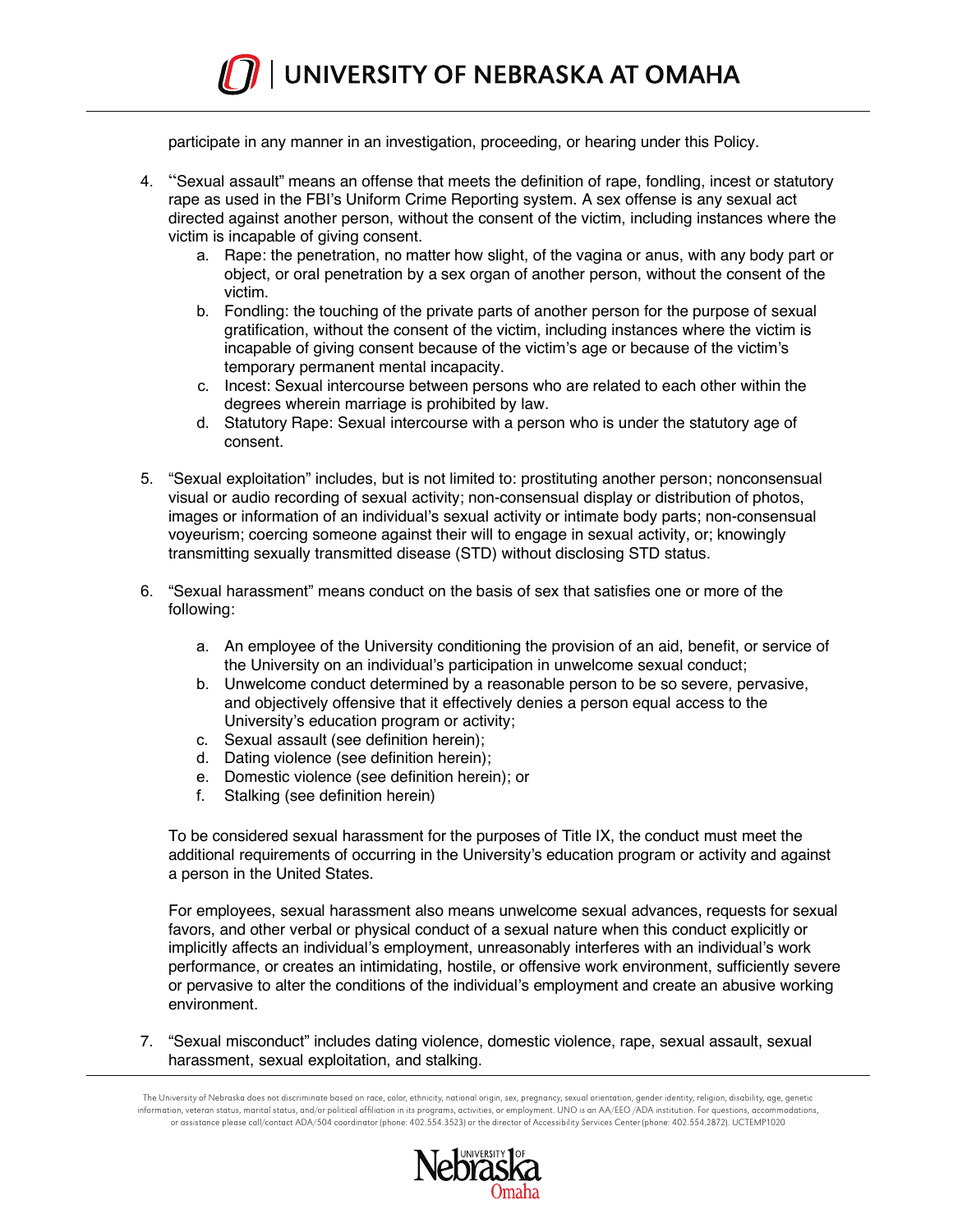

- 8. "Stalking" means engaging in a course of conduct directed at a specific person that would cause a reasonable person to:
	- a. fear for their safely or the safety of others; or
	- b. suffer substantial emotional distress.

#### C. Other Definitions

- 1. "Actual knowledge" means notice of sexual harassment or allegations of sexual harassment to the University's Title IX Coordinator or any official of the University who has authority to institute corrective measures on behalf of the University. "Notice" as used in this paragraph includes, but is not limited to, a report of sexual harassment to the Title IX Coordinator.
- 2. "Bodily injury" shall mean physical pain, illness, or any impairment of physical condition.
- 3. "Consent" is a freely and affirmatively communicated willingness to participate in particular sexual activity or behavior, expressed either by words or clear, unambiguous actions.
	- a. Consent can be withdrawn at any time, as long as the withdrawal of consent is clearly communicated by words or actions.
	- b. Consent cannot be coerced or compelled by force, threat, deception, or intimidation.
	- c. Consent cannot be given by someone who is incapacitated or does not have the legal capacity to consent, as defined below in the definition of "incapacitated."
	- d. Consent cannot be assumed based on silence, the absence of "no" or "stop," the existence of a prior or current relationship, or prior sexual activity.

There are some persons who Nebraska law presumes are incapable of consenting to sexual contact or penetration as defined by Nebraska law by an actor by reason of their age. Under Nebraska law an actor nineteen years of age or older may not subject a person under the age of sixteen years of age to sexual penetration, or a person under fifteen years of age to sexual contact.

- 4. "Complainant" means any individual who is alleged to be the victim of conduct that could constitute sexual misconduct. A Complainant may also be referred to as a "party."
- 5. "Crimes of Violence" are those offenses that involve force or threat of force, including murder and non-negligent manslaughter, rape, robbery, and aggravated assault.
- 6. "Force of threat of force" means (a) the use of physical force which overcomes the person's resistance or (b) the threat of physical force, express or implied, against the person or a third party that places the person in fear of death or in fear of serious personal injury to the person of a third party where the person reasonably believes that the actor has the present or future ability to execute the threat.

The University of Nebraska does not discriminate based on race, color, ethnicity, national origin, sex, pregnancy, sexual orientation, gender identity, religion, disability, age, genetic information, veteran status, marital status, and/or political affiliation in its programs, activities, or employment. UNO is an AA/EEO /ADA institution. For questions, accommodations, or assistance please call/contact ADA/504 coordinator (phone: 402.554.3523) or the director of Accessibility Services Center (phone: 402.554.2872). UCTEMP1020

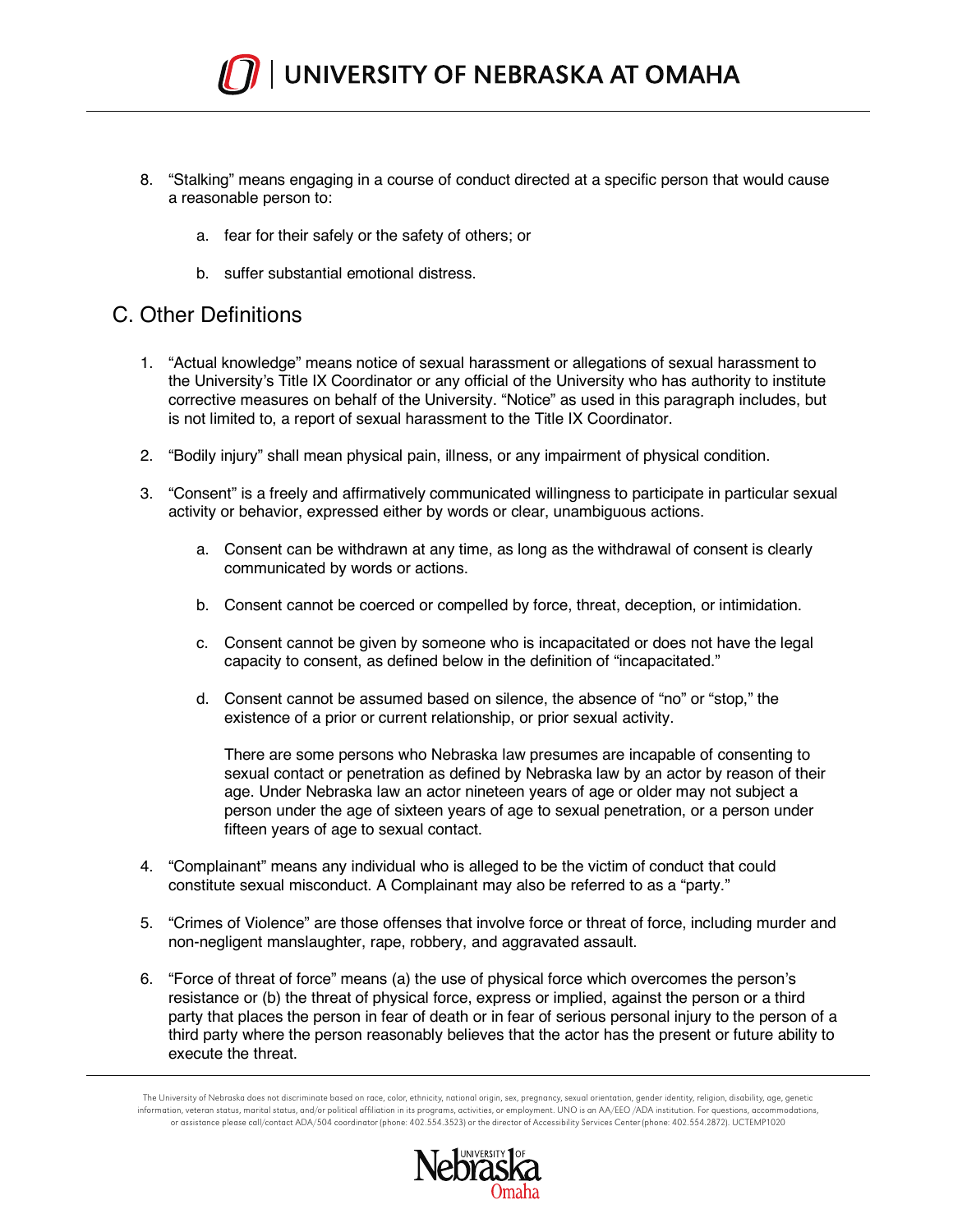

- 7. "Formal Complaint" means a document filed by a Complainant or signed by the Title IX Coordinator alleging sexual misconduct, including sexual harassment under Title IX, against a Respondent and requesting that the University investigate the allegation of sexual misconduct. As used in this paragraph, the phrase "document filed by a Complainant" means a document or electronic submission (such as by electronic mail or through an online portal provided for this purpose by the University) that contains the Complainant's physical or digital signature, or otherwise indicates that the Complainant is the person filing the Formal Complaint. Where the Title IX Coordinator signs a Formal Complaint, the Title IX Coordinator is not a Complainant or otherwise a party under this Policy and will comply with the requirements of this Policy.
- 8. "Incapacitated" means an individual is unable to understand the facts, nature, extent, or implications of the situation due to drugs, alcohol, a mental disability, being asleep, unconscious or in any other state where the individual is unaware that sexual contact is occurring, or based on their age (pursuant to Nebraska law). With respect to alcohol and drugs, intoxication and/or impairment is not presumptively equivalent to incapacitation. Consent does not exist when the individual initiating sexual activity knew or should have known of the other individual's incapacitation.

There are some persons who Nebraska law presumes are incapable of consenting to sexual contact or penetration as defined by Nebraska law by an actor by reason of their age. Under Nebraska law an actor nineteen years of age or older may not subject a person under the age of sixteen years of age to sexual penetration, or a person under fifteen years of age to sexual contact.

- 9. "May" is used in the permissive sense.
- 10. "Member of the University community" includes any individual who is a student, staff or faculty member, University official, or any other individual employed by, or acting on behalf of, the University. An individual's status in a particular situation shall be determined by the Investigator of Title IX Coordinator.
- 11. "Official with Authority" means an official of the University who has authority to institute corrective measures on behalf of the University.
- 12. "Private body parts" means the genital area, groin, inner thighs, buttocks, or breasts.
- 13. "Preponderance of the Evidence" is the standard of evidence the University uses to determine whether the Respondent violated this Policy. A finding of responsibility by a preponderance of the evidence means that it is more likely than not, based on all the reasonable evidence and reasonable inferences from the evidence, that the Respondent violated this Policy
- 14. "Remedies" are measures designed to restore or preserve equal access to the University's education program or activity. Such remedies may include the same supportive measures that are already being provided to Complainant; however, remedies need not be non-disciplinary or non-punitive and need not avoid burdening the Respondent.
- 15. "Respondent" means an individual who has been reported to be the perpetrator of conduct that could constitute sexual misconduct. A Respondent may also be referred to as a "party."

The University of Nebraska does not discriminate based on race, color, ethnicity, national origin, sex, pregnancy, sexual orientation, gender identity, religion, disability, age, genetic information, veteran status, marital status, and/or political affiliation in its programs, activities, or employment. UNO is an AA/EEO /ADA institution. For questions, accommodations,<br>or assistance please call/contact ADA/

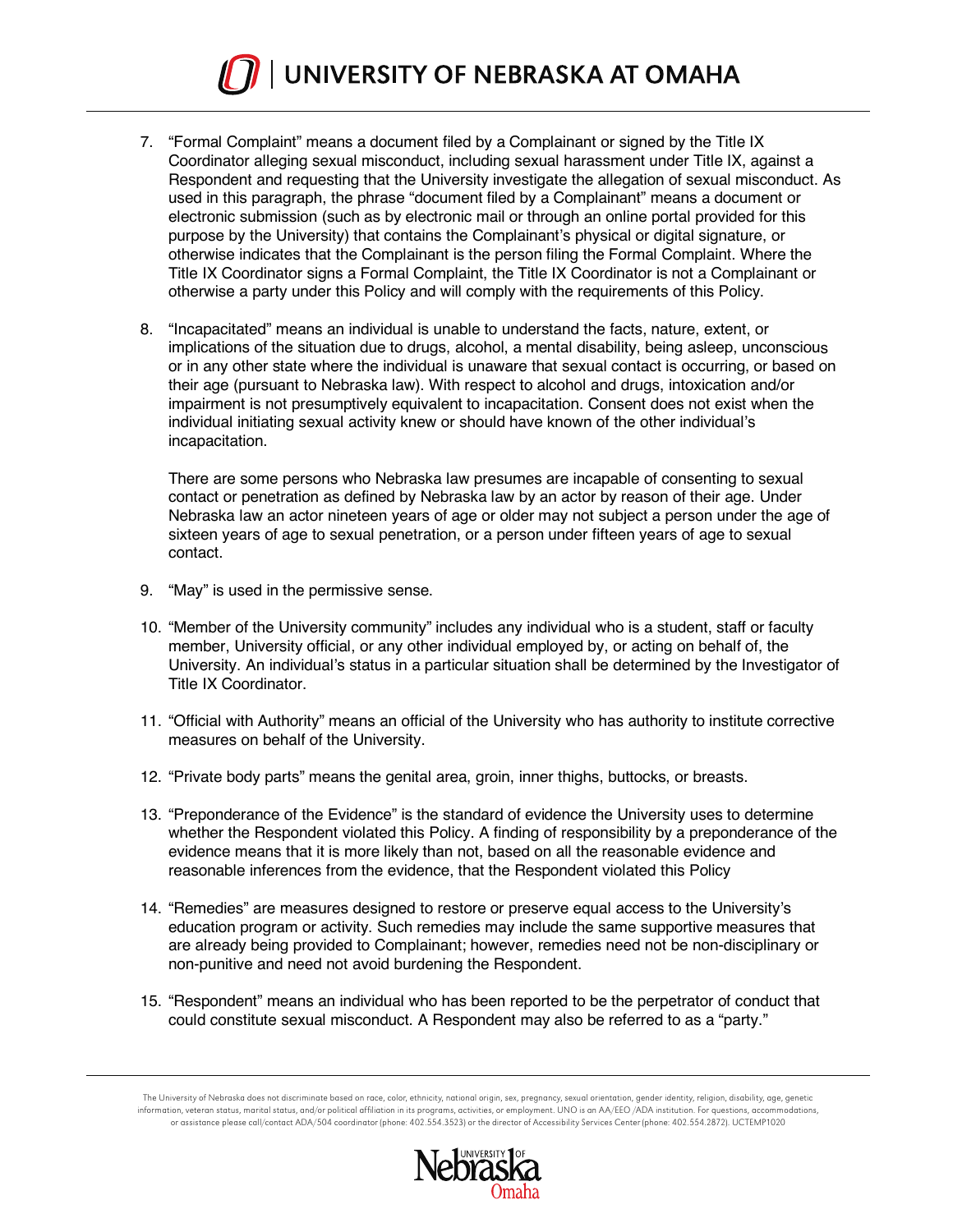

- 16. "Serious personal injury" means great bodily injury or disfigurement, extreme mental anguish or mental trauma, pregnancy, disease, or loss or impairment of a sexual or reproductive organ.
- 17. "Shall" is used in the imperative sense.
- 18. "Supportive measures" means non-disciplinary, non-punitive individualized services offered as appropriate, as reasonably available, and without fee or charge to the Complainant or the Respondent before or after the filing of a Formal Complaint or where no Formal Complaint has been filed. Such measures are designed to restore or preserve equal access to the University's education program or activity without unreasonably burdening the other party, including measures designed to protect the safety of all parties Chapter 2. Structure of the University RP-29 or the University's educational environment, or deter sexual harassment. Supportive measures may include counseling, extensions of deadlines or other course-related adjustments, modifications of work or class schedules, campus escort services, mutual restrictions on contact between the parties, changes in work or housing locations, leaves of absence, increased security and monitoring of certain areas of the campus, and other similar measures. The University will maintain as confidential any supportive measures provided to the Complainant or Respondent, to the extent that maintaining such confidentiality would not impair the ability of the University to provide the supportive measures.
- 19. "Title IX Coordinator" is a person designated by the University to coordinate the University's effort to comply with its responsibilities under Title IX. The Title IX Coordinator oversees the University's gender equity work to ensure compliance with Title IX, including its policies and procedures, education/prevention efforts, and training. The Title IX Coordinator reviews information about sexual misconduct to identify and address any patterns or systemic problems that arise during the review of such complaints. The Title IX Coordinator is responsible for coordinating the effective implementation of supportive measures. Any person may report sex discrimination, including sexual harassment (whether or not the person reporting is the person alleged to be the victim of conduct that could constitute sex discrimination or sexual harassment) to the Title IX Coordinator.
- 20. "Past sexual behavior" means a person's sexual behavior other than when the sexual misconduct is alleged to have occurred.
- 21. "University" means University of Nebraska.

#### E. Awareness, Education, Prevention, and Training Programs

1. As required by federal statutes and administrative regulations, the Office of the President and each Chancellor shall publicize and conduct ongoing programs for new students and employees and other members of the University community to promote awareness of the problems caused by sexual misconduct and to help prevent and attempt to reduce the risk of the occurrence of sexual misconduct. These programs shall include instruction on safe and positive options for bystander intervention that may be carried out by individuals to prevent harm or intervene when there is a risk of sexual misconduct being inflicted on another person.

Training shall be provided to all persons designated as campus security authorities and involved in responding to reports of sexual misconduct.

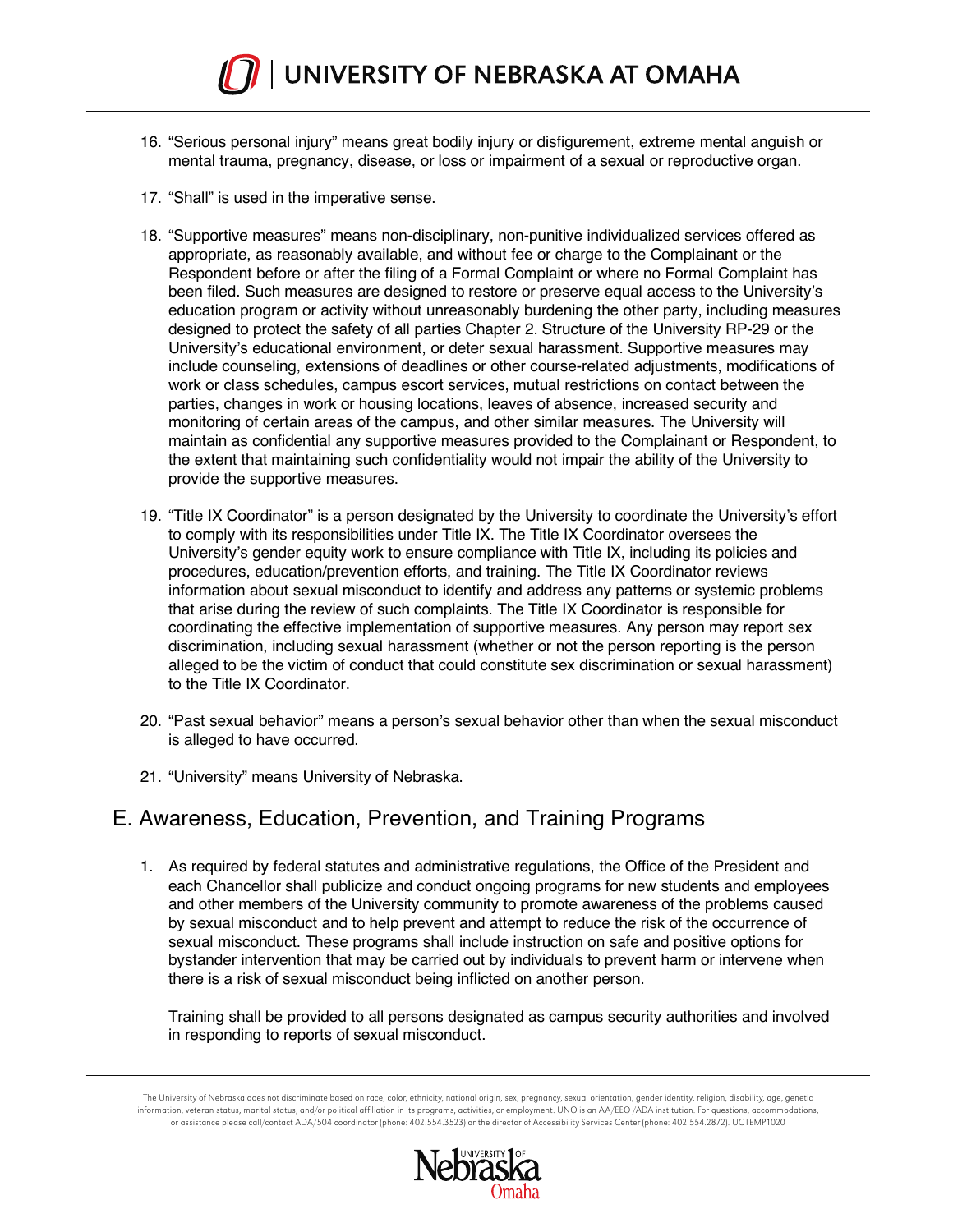

- 2. Title IX Coordinators, investigators, decision-makers, and any person who facilitates an informal resolution will receive annual training on the issues related to dating violence, domestic violence, sexual assault, and stalking and on how to conduct an investigation and hearing process that protects the safety of victims and promotes accountability.
- 3. In addition to the training described above, Title IX Coordinators, investigators, decision-makers, and any person who facilitates an informal resolution process will receive the following training:
	- a. Title IX Coordinators, investigators, decision-makers, and any person who facilitates an informal resolution process, will receive training on
		- i. Any technology to be used at a live hearing and
		- ii. Issues of relevance of questions and evidence, including when questions and evidence about the Complainant's sexual predisposition or prior sexual behavior are not relevant.
- 4. Any materials used to train Title IX Coordinators, investigators, decision-makers, and any person who facilitates an informal resolution process, must not rely on sex stereotypes and must promote impartial investigations and adjudications of Formal Complaints of sexual harassment.
- 5. The University will make these training materials publicly available on its website, or if the University does not maintain a website the University will make these materials available upon request for inspection by members of the public.

# F. Reporting Sexual Misconduct

All individuals are expected to promptly report conduct that may violate the University's Sexual Misconduct Policy to the University. Although the University does not limit the time frame for reporting sexual misconduct to promote timely and effective review, the University strongly encourages individuals to report possible sexual misconduct within one hundred and eighty (180) calendar days of the last occurrence of the concerning conduct. A report made after one hundred and eighty (180) days may make it more difficult to gather relevant and reliable information.

In addition, all individuals are expected to report conduct that may also violate criminal law to both the Title IX Coordinator and the local law enforcement. These processes are not mutually exclusive and both may happen simultaneously or at different times.

- 1. Any University student, employee, or other individual who seeks to report may contact the:
	- a. Title IX Coordinator:
		- i. Any person may report sex discrimination, including sexual misconduct (whether or not the person reporting is the person alleged to be the victim of conduct that could constitute sex discrimination or sexual misconduct), in person, by mail, by telephone, or by electronic mail, using the contact information listed for the Title IX Coordinator, or by any other means that results in the Title IX Coordinator receiving the person's verbal or written report.

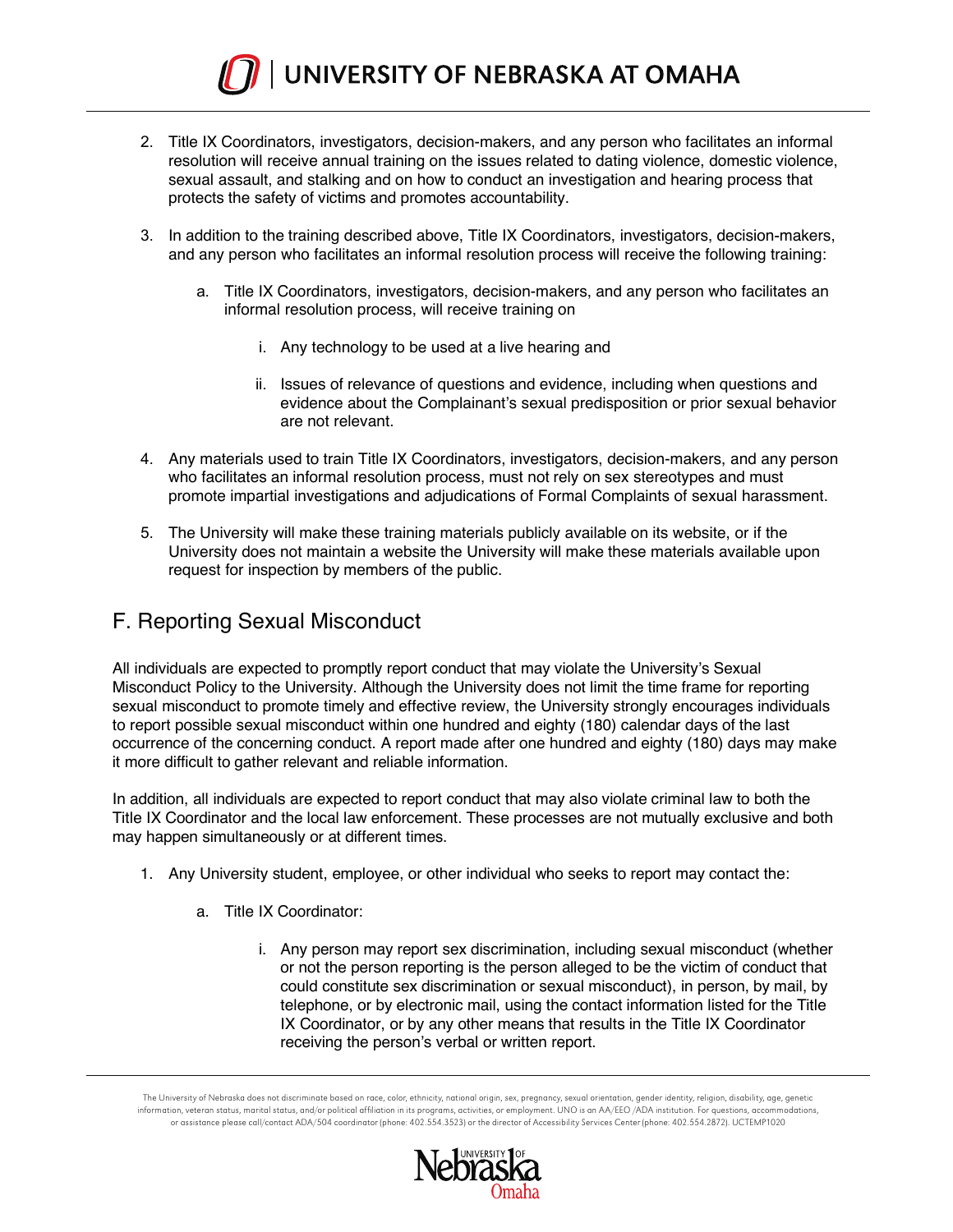

- b. University Police or Public Safety for assisting in filing a criminal complaint and preserving physical evidence; and/or
- c. Local law enforcement to file a criminal complaint.
- 2. Additionally, reports may be made to the Department of Education's Office for Civil Rights regarding an alleged violation of Title IX by visiting www2.ed.gov/about/offices/list/ocr/complaintintro.html or calling 1-800-421-3481.

## G. Confidentiality

The University shall keep confidential the identity of any individual who has made a report or complaint of sex discrimination, including any individual who has made a report or filed a Formal Complaint of sexual misconduct, any Complainant, any Respondent, and any witness, except as may be permitted by the Family Educational Rights and Privacy Act (FERPA) or as required by law, or to carry out the purposes of Title IX, including conducting any investigation, hearing, or judicial proceeding arising thereunder. The University may be required to share information with other individuals in accordance with FERPA, Title IX, or other applicable law, including lawfully issued subpoenas in criminal, administrative, and civil matters.

#### H. Resources

- 1. The President and Chancellors shall disseminate information about University programs and resources available to assist persons who have been subjected to sexual misconduct and about agencies outside the University located throughout the state that provide related services.
- 2. In addition to identifying resources available to provide counseling, advocacy, and medical treatment, University sexual misconduct programs must provide instruction on the importance of preserving evidence as proof of sexual misconduct, and on the availability of protection orders and other remedies that may be afforded to persons who have been subjected to sexual misconduct.
- 3. A person who has or had been involved in a dating relationship, or who has or had a marital, shared residential, or familial relationship with the actor may obtain either a harassment or domestic protection order. Persons who have not been involved in a dating relationship may qualify for a harassment protection order. Violation of harassment or domestic protection orders issued by courts of this or another state or tribal courts can result in a violator's arrest and subject the violator to criminal penalties.
- 4. The Protection from Domestic Abuse Act makes the Nebraska Department of Health and Human Services (DHHS) responsible to provide victims of domestic abuse emergency services, support programs, limited medical help and legal assistance in obtaining a protection order.

#### I. Supportive Measures

The University will offer supportive measures to Complainants whether or not a Formal Complaint is filed. Supportive measures are available for both the Complainant and Respondent.

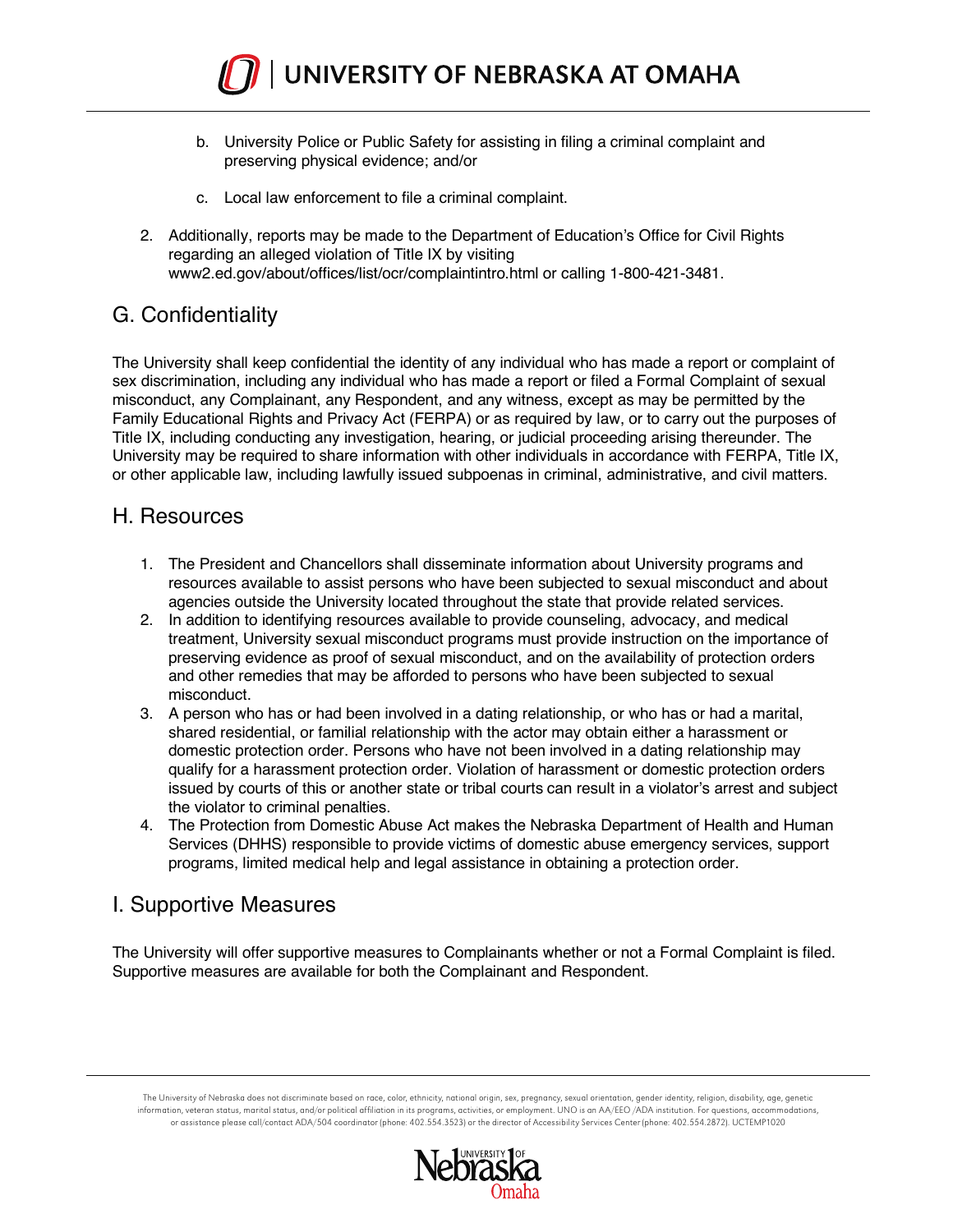# J. Administrative Leave and Emergency Removal

The University may remove a Respondent from the University's education program or activity on an emergency basis. The University may place a non-student employee Respondent on Administrative Leave or the equivalent during the pendency of the procedures. A Respondent will be presumed not responsible for the alleged conduct until a determination regarding responsibility is made at the conclusion of the grievance process. This provision may not be construed to modify any rights under the

Individuals with Disabilities Education Act, Section 504 of the Rehabilitation Act of 1973, or the Americans with Disabilities Act.

### K. University Disciplinary Procedures

- 1. Investigations of allegations against students and employees will be addressed using the procedures implemented by the President and Chancellors.
- 2. The University will follow procedures before imposing any disciplinary sanctions or other actions that are not supportive measures against Respondent for sexual harassment in violation of Title IX. Nothing in this Policy prevents the University from removing a Respondent from the University's education program or activity on an emergency basis. Nothing in this Policy prevents the University from placing a non-student employee Respondent on Administrative Leave or the equivalent.
- 3. University internal investigations and any disciplinary or remedial actions are independent of any civil, criminal or external administrative investigation. The University may pursue an investigation, take appropriate remedial action and/or impose disciplinary sanctions against a member of the university community at the same time the individual is facing criminal charges for the same incident, even if the criminal prosecution is pending, has been dismissed, or the charges have been reduced.

#### L. Grievance Process for Formal Complaints

1. A Complainant may file, or a Title IX Coordinator may sign, a Formal Complaint against a Respondent requesting that the University investigate an allegation of sexual misconduct. Filing a Formal Complaint is the first step of a grievance process that determines whether the Respondent is responsible for violating the Policy. Unless a Formal Complaint is dismissed or resolved during one of the steps of the grievance process, the grievance process will include a preliminary review of the Formal Complaint, an investigation, a hearing, and the opportunity to challenge certain decisions through an appeal. Additionally, an informal resolution process may be available at any time prior to reaching a University determination regarding responsibility. If applicable, the University may initiate informal resolution or either party may request informal resolution.

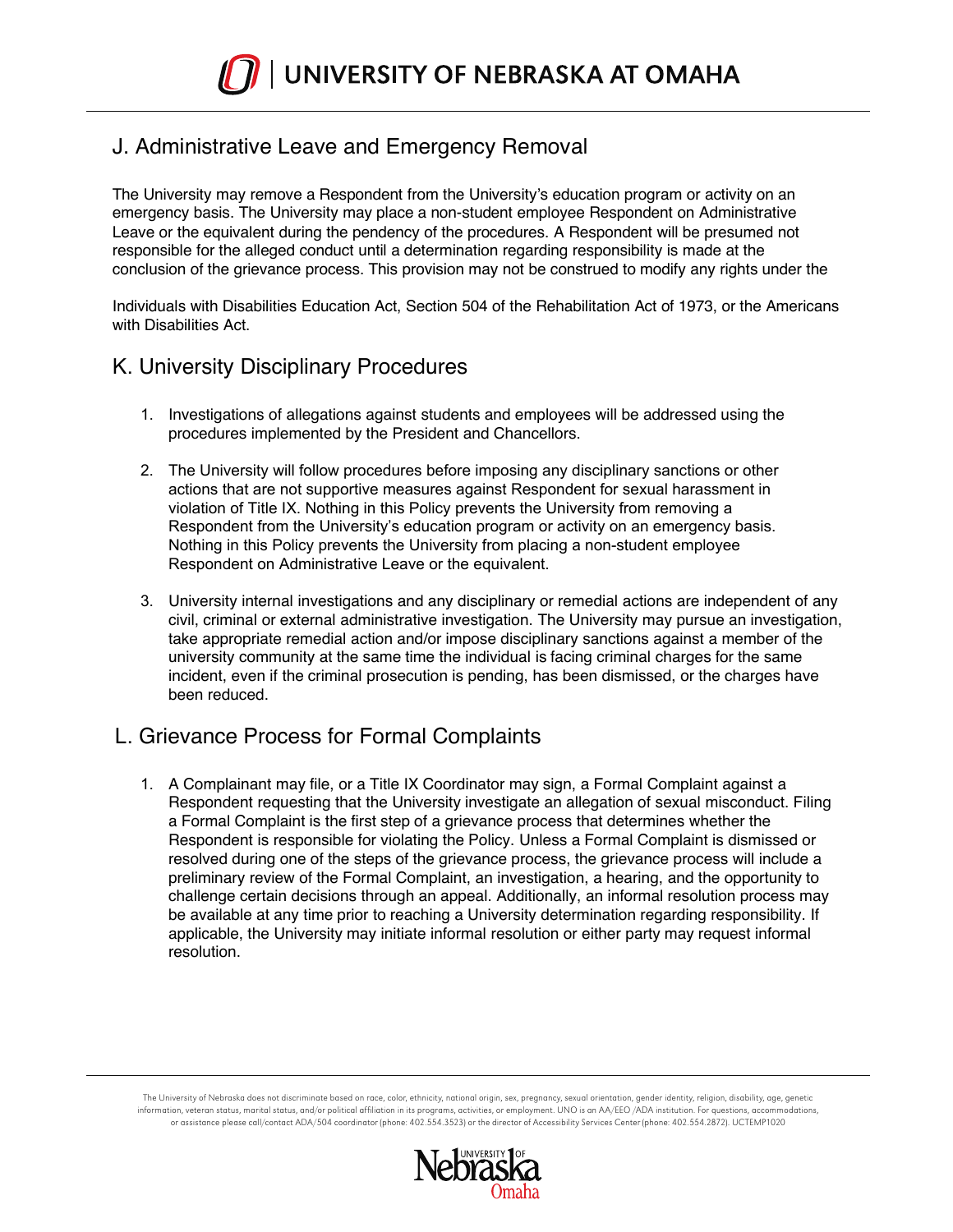

If the Respondent is no longer a student, employee, or participant in any University-related program or activity at the time of the report, or if the conduct does not fall within the scope of the Policy, the Formal Complaint may be dismissed. The University will, however, help a Complainant identify reporting options outside the University and provide supportive measures.

- 2. A Respondent is presumed not responsible for the alleged conduct unless a determination regarding responsibility by a preponderance of the evidence is made at the conclusion of the grievance process by the decision maker(s).
- 3. Where a determination of responsibility for sexual misconduct has been made against the Respondent, the University must provide or give the Complainant remedies.
- 4. If a Respondent is found responsible for a violation, sanctions may be imposed. Institutional sanctions that may be imposed against students for sexual misconduct range from warning to expulsion. Institutional sanctions against employees range from warning to termination. Institutional sanctions against third parties range from loss of privileges to trespass exclusion orders.

#### M. Retaliation

No member of the University community may intimidate, threaten, coerce, or discriminate against any individual for the purpose of interfering with any right or privilege secured by this Policy or because the individual has made a report or complaint, testified, assisted, or participated or refused to participate in any manner in an investigation, proceeding, or hearing under this Policy. Intimidation, threats, coercion, or discrimination, including charges against an individual for Student Code of Conduct violations that do not involve sex discrimination or sexual misconduct, Chapter 2. Structure of the University RP-33 but arise out of the same facts or circumstances as a report or complaint of sex discrimination, or a report or Formal Complaint of sexual misconduct, for the purpose of interfering with any right or privilege secured by this Policy, constitutes retaliation.

#### N. Record Keeping

- 1. The University will maintain for a period of seven years records of
	- a. Each sexual misconduct investigation including any determination regarding responsibility and any audio or audiovisual recording or transcript required by the Policy, any disciplinary sanctions imposed on the Respondent, and any remedies provided to the Complainant designed to restore or preserve equal access to the University's education program or activity;
	- b. Any appeal and the result therefrom;
	- c. Any informal resolution and the result therefrom; and
	- d. All materials used to train Title IX Coordinators, investigators, decision-makers, and any person who facilitates an informal resolution process. The University will make these training materials publicly available on its website.

The University of Nebraska does not discriminate based on race, color, ethnicity, national origin, sex, pregnancy, sexual orientation, gender identity, religion, disability, age, genetic information, veteran status, marital status, and/or political affiliation in its programs, activities, or employment. UNO is an AA/EEO /ADA institution. For questions, accommodations, or assistance please call/contact ADA/504 coordinator (phone: 402.554.3523) or the director of Accessibility Services Center (phone: 402.554.2872). UCTEMP1020

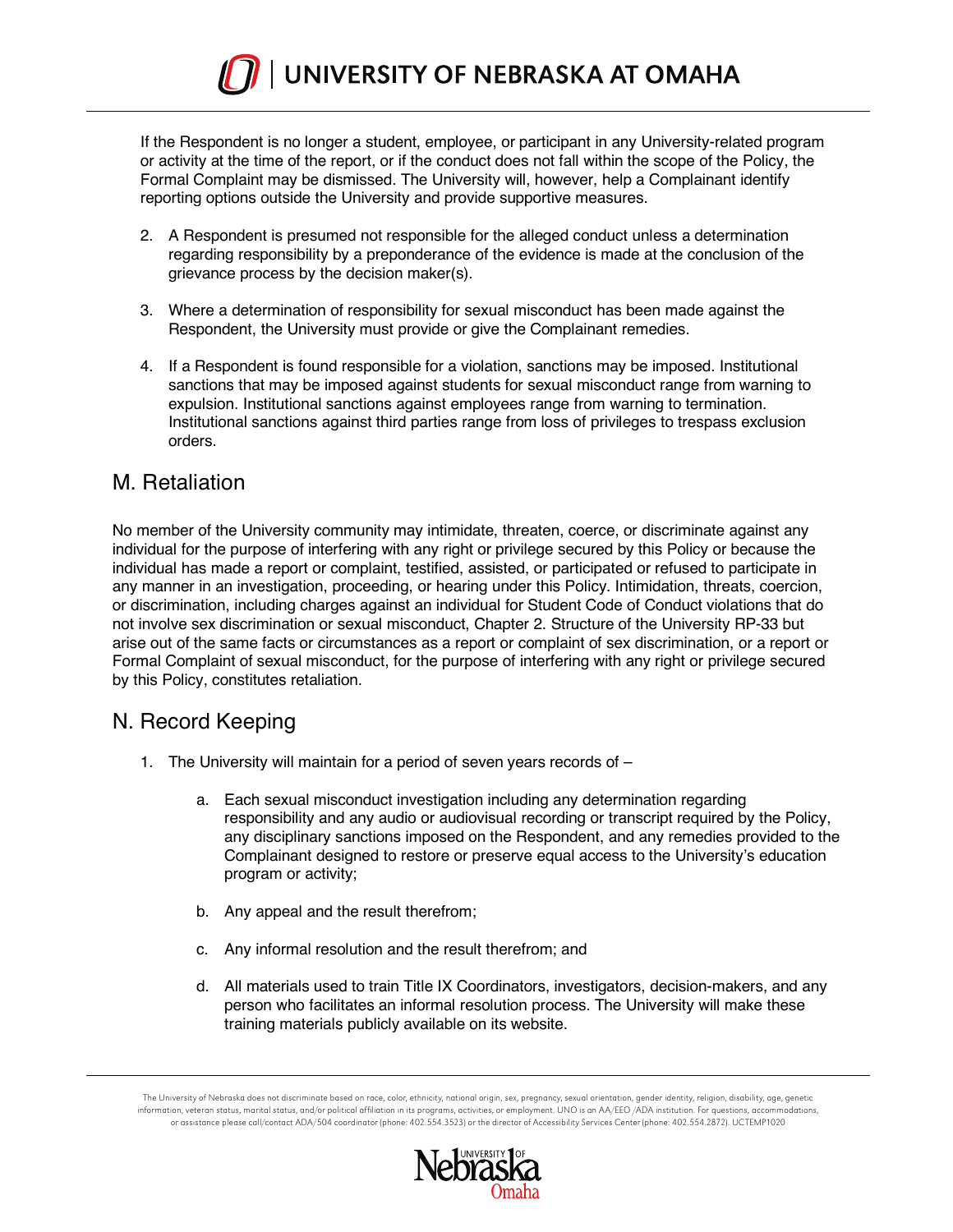

- 2. For each response to sexual misconduct when the University has actual knowledge, as defined by federal law, the University will create, and maintain for a period of seven years, records of any actions, including any supportive measures, taken in response to a report or Formal Complaint of sexual misconduct. In each instance, the University will document the basis for its conclusion that its response was not deliberately indifferent, and document that it has taken measures designed to restore or preserve equal access to the University's education program or activity.
- 3. If the University does not provide a Complainant with supportive measures, then the University will document the reasons why such a response was not clearly unreasonable in light of the known circumstances. The documentation of certain bases or measures does not limit the University in the future from providing additional explanations or detailing additional measures taken.

#### O. Amendments

- 1. The Board of Regents may amend this Policy at any time, in whole or in part. There may be times when unexpected issues arise that require prompt action or that involve errors or omissions in the Policy. Examples include a change in federal, state, or local law, the adoption of a new Campus or University policy, the repeal of an existing Campus or University policy, the discovery of a drafting error, or the failure to anticipate a particular situation or type of conduct.
- 2. If an unexpected issue arises, the Policy may be amended pursuant to the following procedure:
	- a. First, the Provost of the University of Nebraska must approve the amendment.
	- b. Second, the General Counsel of the University of Nebraska must approve the amendment.
	- c. Third, the amendment must be reported to the Board of Regents at the next regularly scheduled meeting of the Board.
- 3. The Provost and the General Counsel may approve an amendment only if each of them separately determines that:
	- a. the content of the amendment is appropriate and reasonably necessary and
	- b. the subject matter of the amendment either requires prompt action or involves minor changes that correct errors or omissions in a manner consistent with the purpose and scope of the Policy. An amendment takes effect when both the Provost and the General Counsel have approved the amendment. The Board has the authority to rescind any such amendment when the amendment is reported to the Board.